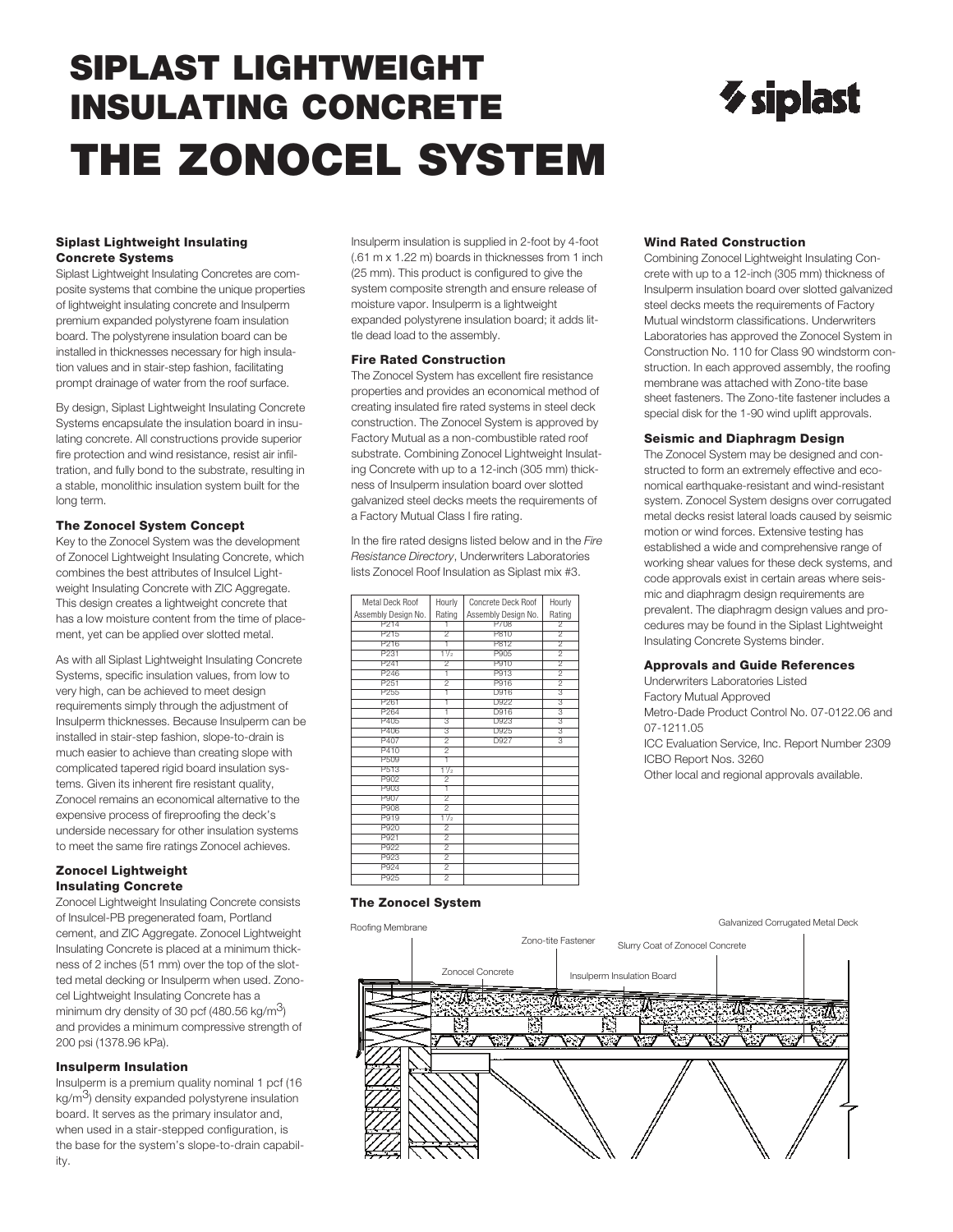#### **Insulation Value Table for Concrete and Reroofing Substrate Designs**

*(2 inches of Zonocel Concrete and optional thicknesses of Insulperm over steel decking.)*

|                                                                      | 26 Ga. Metal - 15/16" Corrugation |                                             |  |      | 24 Ga. Metal - 15/16" Corrugaton            |                                             |               |               | 22 Ga. Metal - 1 - 1/2" B-Decking          |                                             |             |               |
|----------------------------------------------------------------------|-----------------------------------|---------------------------------------------|--|------|---------------------------------------------|---------------------------------------------|---------------|---------------|--------------------------------------------|---------------------------------------------|-------------|---------------|
| Weight of Metal.<br>Insulperm &<br><b>Thickness</b><br>Zonocel<br>of |                                   | U-Factor*<br>No Ceiling<br><b>Heat Flow</b> |  |      | Weight of Metal,<br>Insulperm &<br>Insulcel | U-Factor*<br>No Ceiling<br><b>Heat Flow</b> |               |               | Weight of Metal,<br>Insulperm &<br>Zonocel | U-Factor*<br>No Ceiling<br><b>Heat Flow</b> |             |               |
| Ilnsulperml                                                          | Concrete (PSF)                    | Up                                          |  |      | Down R-Factor Concrete (PSF)                | Up                                          |               | Down R-Factor | Concrete (PSF)                             | Up                                          |             | Down R-Factor |
| $O$ "                                                                | 7.4                               | 0.266 0.241                                 |  | 2.7  | 8.0                                         |                                             | 0.256 0.232   | 2.8           | 8.1                                        |                                             | 0.026 0.026 | 2.7           |
| 1"                                                                   | 7.8                               | $0.128$ 0.122                               |  | 6.7  | 8.5                                         |                                             | 0.125 0.120   | 6.9           | 8.6                                        |                                             | 0.1260.120  | 6.8           |
| $1^{1}/2$ "                                                          | 7.9                               | 0.103 0.099                                 |  | 8.6  | 8.6                                         |                                             | 0.101 0.097   | 8.8           | 8.7                                        |                                             | 0.1020.098  | 8.7           |
| 2"                                                                   | 8.0                               | 0.086 0.083                                 |  | 10.5 | 8.7                                         |                                             | 0.085 0.082   | 10.7          | 8.7                                        |                                             | 0.0850.082  | 10.7          |
| $2^{1/2}$                                                            | 8.1                               | 0.074 0.072                                 |  | 12.4 | 8.7                                         |                                             | 0.0730.071    | 12.6          | 8.8                                        | 0.073 0.071                                 |             | 12.6          |
| 3"                                                                   | 8.1                               | 0.065 0.063                                 |  | 14.3 | 8.8                                         |                                             | 0.064 0.063   | 14.5          | 8.9                                        |                                             | 0.064 0.063 | 14.4          |
| $3^{1/2}$                                                            | 8.2                               | 0.058 0.057                                 |  | 16.2 | 8.9                                         |                                             | 0.057 0.056   | 16.4          | 9.0                                        |                                             | 0.0570.056  | 16.3          |
| 4"                                                                   | 8.3                               | $0.052$ 0.051                               |  | 18.1 | 9.0                                         |                                             | 0.052 0.051   | 18.3          | 9.0                                        | 0.052 0.051                                 |             | 18.2          |
| 5"                                                                   | 8.4                               | $0.044$ 0.043                               |  | 21.8 | 9.1                                         |                                             | 0.043 0.043   | 22.0          | 9.2                                        |                                             | 0.0430.043  | 22.0          |
| 6"                                                                   | 8.6                               | 0.038 0.037                                 |  | 25.6 | 9.3                                         |                                             | 0.037 0.037   | 25.8          | 9.3                                        |                                             | 0.0370.037  | 25.7          |
| 7"                                                                   | 8.7                               | 0.033 0.032                                 |  | 29.3 | 9.4                                         |                                             | 0.033 0.032   | 29.5          | 9.5                                        |                                             | 0.033 0.032 | 29.5          |
| 8"                                                                   | 8.9                               | $0.029$ 0.029                               |  | 33.0 | 9.6                                         |                                             | 0.029 0.029   | 33.2          | 9.6                                        |                                             | 0.0290.029  | 33.2          |
| 9"                                                                   | 9.0                               | $0.026$ 0.026                               |  | 36.7 | 9.7                                         |                                             | 0.026 0.026   | 37.0          | 9.8                                        |                                             | 0.0260.026  | 36.9          |
| 10"                                                                  | 9.2                               | $0.024$ 0.024                               |  | 40.5 | 9.9                                         |                                             | 0.024 0.024   | 40.7          | 9.9                                        |                                             | 0.0240.024  | 40.6          |
| 11"                                                                  | 9.3                               | $0.022$ 0.022                               |  | 44.2 | 10.0                                        |                                             | $0.022$ 0.022 | 44.4          | 10.1                                       |                                             | 0.0220.022  | 44.4          |
| 12"                                                                  | 9.5                               | $0.020$ 0.020                               |  | 47.9 | 10.2                                        |                                             | 0.020 0.020   | 48.1          | 10.2                                       |                                             | 0.020 0.020 | 48.1          |

\*Includes air films and roofing membrane.

Notes:

1. Zonocel Lightweight Insulating Concrete properties are based on the material at minimum dry density. The thermal conductivity data is derived from independent testing of materials in accordance with ASTM Specification C 177. Thermal conductivity of roof insulation components is based on 40° F mean temperature. U-factors are based on series-parallel heat flow calculations defined in the ASHRAE *Handbook of Fundamentals* and are shown in constant thickness insulation. All values shown are intended only as guidelines. Insulation performance for all materials and/or systems is affected by building environment, installation and design procedures which may cause variations from calculated values.

2. A roofing membrane will add the following typical weights to the system weight listed above:

- Modified Bitumen 2 pounds per sf<br>4 ply built-up roof with aravel 6 pounds per sf
- 4 ply built-up roof with gravel

Mechanically fastened single ply 0.5 pounds per sf

When using the Zonocel System in re-cover or reroofing applications, Siplast strongly recommends that a registered structural engineer evaluate the design and verify that the existing structure is capable of supporting the added weight of the new assembly.

## **PART 1: GENERAL**

#### **1.01 SECTION INCLUDES:**

A. Lightweight Insulating Concrete Application to Prepared Substrate

#### **1.02 RELATED SECTIONS**

- A. Section [——-] Testing Laboratory Services
- B. Section [——-] Rough Carpentry
- C. Section [——-] Roof Deck
- D. Section [——-] Roofing
- E. Section  $[- -]$  Sheet Metal Flashing and Trim
- F. Section [——-] Sprayed Fire Protection

#### **1.03 REFERENCE STANDARDS**

References in these specifications to standards, test methods and codes, are implied to mean the latest edition of each such standard adopted. The following is an abbreviated list of associations, institutions, and societies that may be used as references throughout these specifications.

| <b>ASTM</b> | American Society for              |  |
|-------------|-----------------------------------|--|
|             | <b>Testing and Materials</b>      |  |
|             | Philadelphia, PA                  |  |
| FM          | <b>Factory Mutual Engineering</b> |  |
|             | and Research                      |  |
|             | Norwood, MA                       |  |
| UL          | Underwriters Laboratories         |  |
|             | Northbrook. II                    |  |

#### **1.04 SUBMITTALS**

All submittals that do not conform to the following requirements will be rejected.

- **A. Submittal of Equals:** Submit lightweight insulating concrete systems to be considered as equals to the specified roof system no less than 10 days prior to bid date. Primary lightweight insulating concrete systems that have been reviewed and accepted as equals to the specified system will be listed in an addendum prior to bid date; only then will equals be accepted at bidding. Submittals shall include the following:
- 1. Submit manufacturer's instructions for proper placement of the proposed lightweight insulating concrete roof insulation system.
- 2. Submit documentation confirming compliance with FM **1-[——]** Windstorm Resistance Classification utilizing the specific roof membrane system proposed for use on this project.
	- a) Submit documentation confirming that the specific expanded polystyrene proposed for use on this project is approved by Factory Mutual for use in conjunction with the proposed lightweight insulating concrete system.
- 3. Submit a letter from the supplier of the proposed lightweight insulating concrete system confirming that the expanded polystyrene used as a component in the lightweight insulating concrete system is to be furnished by the supplier of the proposed lightweight insulating concrete system.
- 4. Submit shop drawings including a roof plan, roof slopes, and thickness of insulation.

5. Submit a sample copy of the warranty covering the proposed lightweight insulating concrete system. *\* NOTE: The above item is applicable when a performance*

*warranty for the lightweight concrete is required.* 6. Submit a sample copy of the roof system

- guarantee covering the proposed lightweight insulating concrete system and roof membrane system.
- 7. Submit a letter from the roof membrane manufacturer confirming the intention to issue the roof system guarantee covering the proposed lightweight insulating concrete system and roof membrane system at project completion. *\* NOTE:The above items 6 and 7 are applicable when a single source roof system guarantee covering the lightweight insulating concrete system and roof membrane system is required.*
- 8. Submit a letter from the proposed lightweight insulating concrete system supplier confirming that the Contractor is approved to install the proposed lightweight insulating concrete system.

#### **1.05 QUALITY ASSURANCE**

- **A. Acceptable Contractor:** The contractor must be certified in writing prior to bid by the supplier to install the proposed lightweight insulating concrete system.
- **B. Agency Approvals:** The proposed lightweight insulating concrete system shall conform to the following requirements. No other testing agency approvals will be accepted.
	- **1. Underwriters Laboratories:** Tested by Underwriters Laboratories in accordance with the procedures of ASTM E 119 and listed in the most recent Underwriters Laboratories Fire Resistance Directory. Lightweight insulating concrete roof insulation components are defined by Underwriters Laboratories under sections CCVW for foamed plastic and CCOX and CJZZ for floor or roof - topping mixture in the latest edition of the Underwriters Laboratories Fire Resistance Directory.
	- **2. Factory Mutual:** Tested by Factory Mutual Research and listed in the most recent Factory Mutual Approval Guide as non-combustible or Class 1, and for 1-[— —] windstorm classification utilizing the specific roof membrane system proposed for use on this project.

#### **1.06 PRODUCT DELIVERY, STORAGE AND HANDLING**

- **A. Delivery:** Deliver materials in the supplier's original unopened packages, fully identified as to manufacturer, brand or other identifying data and bearing the proper Underwriters Laboratories label.
- **B. Storage:** Store bagged concrete aggregate products in a dry location until ready for application. Store pregenerated foam at temperatures between 52°F and 80°F (11° - 27° C). Expanded polystyrene board should not be stored in areas of standing water prior to application but can be exposed to rainwater before application. Boards must be clean and free from foreign substances.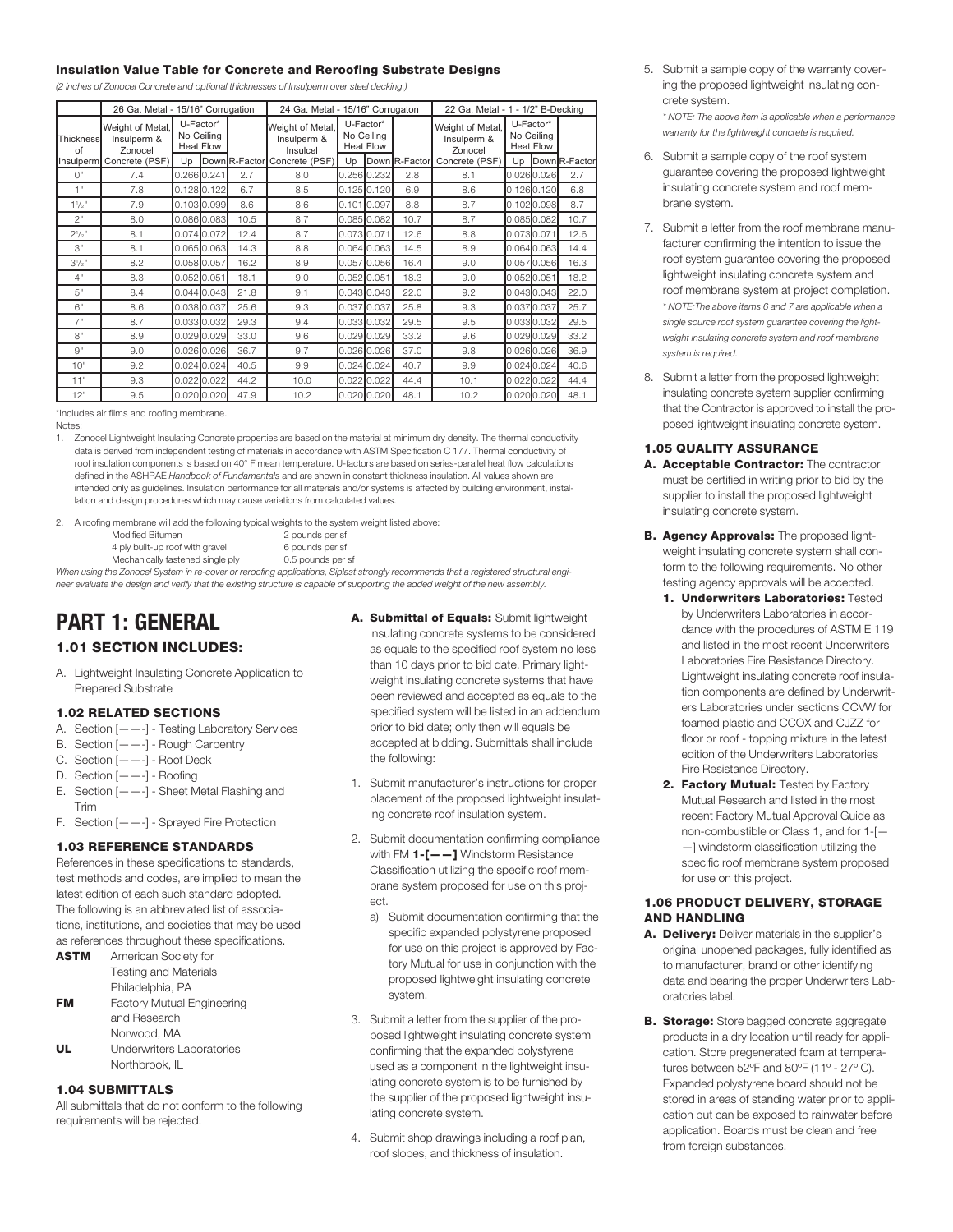#### **1.07 PROJECT/SITE CONDITIONS**

### **A. Requirements Prior to Job**

#### **Start**

- **1. Notification:** Give a minimum of 5 days notice to the Owner and manufacturer prior to commencing any work and notify both parties on a daily basis of any change in work schedule.
- **2. Permits:** Obtain all permits required by local agencies and pay all fees which may be required for the performance of the work.
- **3. Safety:** Familiarize every member of the application crew with all fire and safety regulations recommended by OSHA, NRCA and other industry or local governmental groups.

#### **B. Environmental Requirements**

- **1. Precipitation:** Do not apply materials during precipitation or in the event there is a probability of precipitation during application. Take adequate precautions to ensure that materials and building interiors are protected from possible moisture damage or contamination.
- **2. Temperature Restrictions:** When air temperatures of 40ºF (4.4ºC) or above are predicted to occur within the first 24 hours after placement, normal mixing and application procedures may be used. For concrete aggregate mixtures, when air temperatures of 32ºF to 40ºF (0ºC - 4.4ºC) are predicted to occur within the first 24 hours after placement, warm water may be used. The mix temperature should not exceed 100ºF (37.8ºC) at point of placement. For pregenerated foam mixtures, when air temperatures of 32ºF to 40ºF (0ºC - 4.4ºC) are predicted to occur within the first 24 hours after placement, the Contractor may opt to increase the Portland cement quantity 15% by weight. Do not install the lightweight insulating concrete system when air temperatures are below 32ºF (0ºC).

#### **1.08 WARRANTY/GUARANTEE**

- **A. Insulation System Warranty:** Upon successful completion of the project, and after all post installation procedures have been completed, furnish the Owner with the insulation system manufacturer's 10-year labor and materials warranty. The insulation system warranty shall include the composite roof deck system consisting of pregenerated foam and polystyrene insulation panels. All repair or replacement costs covered under the guarantee shall be borne by the insulation system manufacturer. The guarantee shall be a term type, without deductibles or limitations on coverage amount, and be issued at no additional cost to the Owner. Specific items covered during the term of the insulation system warranty include:
	- 1. The actual resistance to heat flow through the roof insulation will be at least 80% of the design thermal resistance, provided that the roofing membrane is free of leaks.
	- 2. The roof insulation will remain in a reroofable condition should the roof membrane require replacement (excluding damage caused by fastener pullout during removal

of the old membrane.)

- 3. The Insulating Concrete Warranty will not limit, by geographic location, the owners rights for claims, actions, and/or proceedings.
- 4. The roof insulation material will not cause structural damage to the building as a result of expansion from thermal or chemical action.
- *> Siplast Ten-Year Roof Insulation Performance Warranty*

*\* NOTE: The above specification item is applicable when a performance warranty for the lightweight concrete only is required.*

- **B. Roof System Guarantee:** Upon successful completion of the project, and after all post installation procedures have been completed, furnish the Owner with a labor and materials endorsement to the roof membrane manufacturer's guarantee confirming that a single guarantee covers both the lightweight insulating concrete system and the roof membrane/flashing system. The roof system guarantee shall include both the roofing and flashing membrane, and the specified new lightweight insulating concrete system consisting of pregenerated foam, patented-preformed polystyrene panels, base sheet, and base sheet fasteners. All repair or replacement costs covered under the guarantee shall be borne by the roof membrane/flashing manufacturer. The guarantee shall be for a 10-year term, without deductibles or limitations on coverage amount, and be issued at no additional cost to the Owner. Specific items covered under the roof system guarantee include:
	- 1. The actual resistance to heat flow through the roof insulation will be at least 80% of the design thermal resistance, provided that the roofing membrane is free of leaks;
	- 2. The roof insulation will remain in a reroofable condition should the roof membrane require replacement (excluding damage caused by fastener pullout during removal of the old membrane).
	- 3. The roof insulation will remain in place even if the roof membrane sustains wind damage covered by the guarantee.
	- 4. The base sheet, base sheet fasteners and polystyrene panels will be covered by the guarantee.
	- 5. The roof system guarantee will not limit, by geographic location, the Owner's rights for claims, actions, and/or proceedings.
	- 6. The roof insulation material will not cause structural damage to the building as a result of expansion from thermal or chemical action.
	- *> Siplast Ten-Year Roof System Guarantee*
	- *\* NOTE: The above specification item is applicable when a roof system guarantee covering both the lightweight concrete system and roof membrane system is required.*

### **PART 2: PRODUCTS**

#### **2.01 ACCEPTABLE MANUFACTURER**

- **A. Acceptable Manufacturer:** Provide a lightweight insulating concrete roof insulation system incorporating vermiculite aggregate, pregenerated foam and expanded polystyrene board supplied by a single manufacturer.
	- *> Zonocel Roof Insulation System by Siplast, Inc., Irving, TX (800) 922-8800*

#### **2.02 SYSTEM DESCRIPTION**

- A. Lightweight Concrete System Description: Provide materials used in the lightweight concrete roof insulation system conforming to the following.
	- 1. Galvanized Metal Deck: Corrugated steel decking incorporating a pre-applied galvanized coating conforming to a minimum Class G-60 as specified in ASTM A 525 and having slots in the flutes equal to a minimum of 0.75% of the deck area. Refer to general notes on the structural drawings and Specification Section 05300 for metal deck specifications and attachment requirements.

*\*NOTE: Modification of metal deck welding patterns may be required to meet specific design criteria.*

- 2. Portland Cement. Portland cement conforming to Type I, II, or III as defined by ASTM C 150.
- 3. Vermiculite Aggregate: Vermiculite concrete aggregate conforming to ASTM C 332
- *> ZIC Concrete Aggregate by Siplast, Inc., Irving, TX*
- 4. Foam Concentrate: Protein based foam concentrate conforming to ASTM C 869 and ASTM C 796.
- *> Insulcel PB Foam Concentrate by Siplast, Inc., Irving, TX*
- 5. Expanded Polystyrene Insulation Board: Expanded polystyrene (EPS) insulation board having a nominal density of 1 pcf (16 kg/m<sup>3</sup>) defined as Type I by ASTM C 578 and containing approximately 3% open area. Each bundle of board shall be delivered to the job site with clear identification as to manufacturer and shall carry the Factory Mutual approval label and the Underwriter's Laboratories Classified label on each bundle.
- *> Insulperm Insulation Board by Siplast, Inc., Irving, TX*
- 6. Water: Potable water that is clean and free of deleterious amounts of acid, alkali and organic materials.

#### **2.03 MIX DESIGN**

**A. Density:** Mix Portland cement, pregenerated foam and vermiculite concrete aggregate at the rate of 8 ft<sup>3</sup> of aggregate per 1 yd<sup>3</sup> of concrete (0.23  $\text{m}^3$  of aggregate per 0.77  $\text{m}^3$  of concrete) with water to achieve a wet density ranging from 43 to 53 pcf (689 to 849 kg/m<sup>3</sup>), resulting in a minimum dry density of 30 pcf  $(481 \text{ kg/m}^3)$  and minimum compressive strength of 200 psi (1380 kPa).